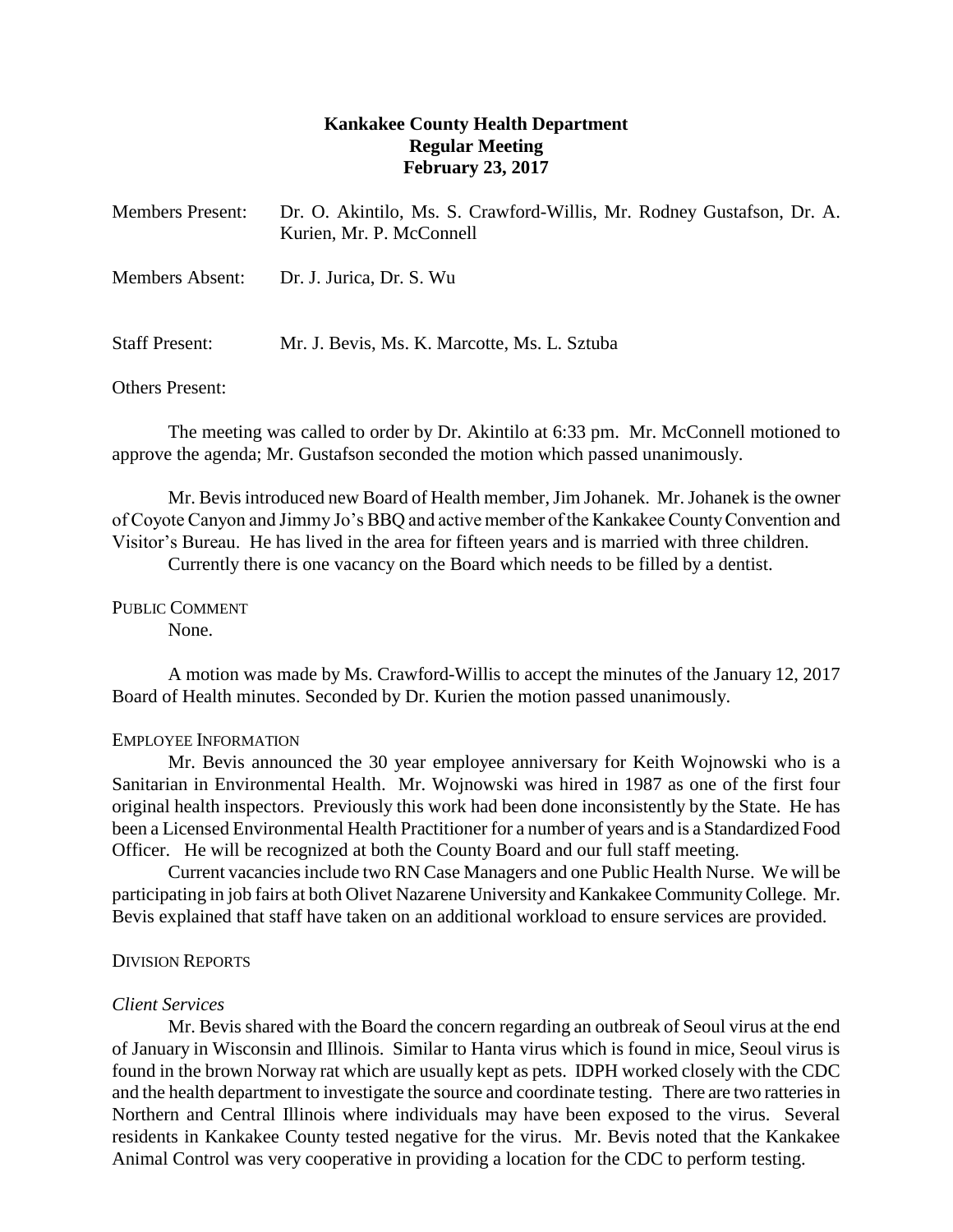## *Environmental Health*

None.

#### *Health Promotion/Community Outreach and Planning*

Ms. Sztuba informed the Board of a new program, Training Amigo, available to staff as a platform for work site wellness through the CDASH grant. Each employee will have an individual profile with the opportunity for a wellbeing assessment, wellness resources, challenges, etc. In March there will be a step competition.

Ms. Sztuba noted that we are finishing up the five year emergency preparedness cycle that ends in June. She is working on the plan for the upcoming five year cycle. Two new communications radios were received; a regional and local drill are held each month.

### ADMINISTRATIVE REPORTS

### *Financial Status*

Mr. Bevis submitted the December 2016 and January 2017 financial reports for approval. At the end of December, 8% of the year, we have received 5.78% of the revenue and allocated 7.82% of the expenses. At the end of January, 16.6% of the year, we have received 12.01% of the revenue and allocated 15.99% of the expenses. Ms. Crawford-Willis motioned to approve the financial reports. Seconded by Mr. Gustafson the motion passed unanimously. Mr. Bevis noted that December 1 is the start of the fiscal year. Grant revenue is behind and will continue until there is a State budget. The money has been allocated but is sitting the comptroller's office waiting for checks to be written. Federal money is coming through. It was noted that expenses are under budget as well.

#### OLD BUSINESS

Mr. Bevis informed the Board that he had been contacted by the AFSCME union to have a Labor/Management meeting. This was scheduled but they needed to cancel and have yet to reschedule.

Over the last several months, the generator has been having trouble during the weekly load test. It has been looked at, but they have been unable to pin point a problem.

#### NEW BUSINESS

A letter of intent was received from Smith, Koelling, Dykstra, and Ohm regarding the FY16 fiscal audit. The amount of the increase is a reasonable \$200 and due to the good relationship with them we will work them again.

Ms. Sztuba discussed and presented the Kankakee County Health Department's Community Health Improvement Plan for the Board's approval. This is a five year plan that will be due again in 2021. Mr. McConnell motioned to approve the plan. Seconded by Dr. Jurica, the motion passed unanimously.

EXECUTIVE SESSION None.

### ADJOURNMENT

There being no further business before the Board, Mr. Gustafson moved to adjourn at 7:48 p.m. The motion, seconded by Dr. Kurien, passed unanimously.

Minutes respectfully submitted by,